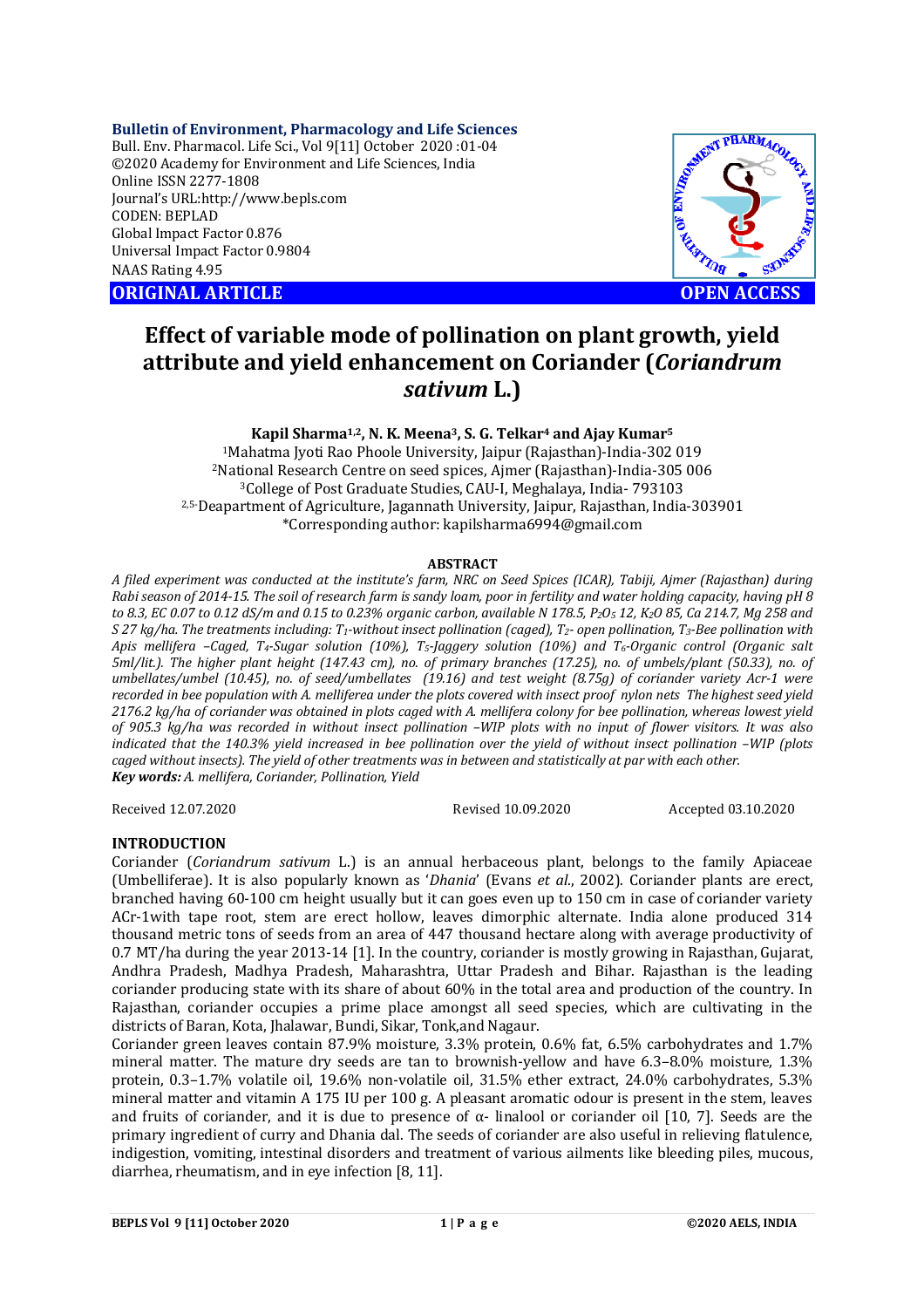#### **Sharma** *et al*

Among the various insect pollinators from different orders and families, honeybees perform the most important role in pollination of seed spices. Honeybees are to be considered as major pollinators of coriander crops in semi-arid region of Rajasthan play a major role in enhance the yield significantly.

# **MATERIAL AND METHODS**

A filed experiment was conducted at the institute's farm, NRC on Seed Spices (ICAR), Tabiji, Ajmer (Rajasthan) during *Rabi* season of 2014-15. The site is situated in mid part of Rajasthan. The soil of research farm is sandy loam, poor in fertility and water holding capacity, having pH 8 to 8.3, EC 0.07 to 0.12 dS/m and 0.15 to 0.23% organic carbon, available N 178.5,  $P_2O_5$  12, K<sub>2</sub>O 85, Ca 214.7, Mg 258 and S 27 kg ha-1. Weather, the non- monetary input influence the growth, yield and quality of crops as well as biotic phase of soil during the growing season, hence it is important to present climatic variables in this context. The experiment was laid out in factorial randomized block design with four replications and six treatments. The treatments including: T1- without insect pollination (caged), T2- open pollination, T3- Bee pollination with Apis mellifera –Caged, T4- Sugar solution (10%), T5- Jaggery solution (10%) and T6- Organic control (Organic salt 5ml/lit.). The seeds of coriander variety ACr-1 were sown on 12 November, 2014 in well prepared field keeping a depth of 1.5cm in rows spaced at 30cm. The seeds were used  $\omega$  12 kg /ha. A uniform dose of FYM 10-20 t/ha, 40kg N/ha, 30 kg P<sub>2</sub>O<sub>5</sub>/ha and 20 kg K<sub>2</sub>O/ha as basal dose and remaining 20 Kg of N in two equal split dose at 30 and 60 days after sowing as a top dressing. These fertilizers were given through urea, single super phosphate and muriatic of potash, respectively. After harvesting the plant it kept for sun drying then threshed it.

## **RESULT AND DISCUSSION**

#### **Effect of variable mode of pollination on plant growth Plant height**

The maximum average plant height (147.43 cm) was recorded in bee pollination, wherein plants caged with insect proof nylon net for bee pollination with *A. mellifera* followed by without bee pollination-WIP (146.5 cm), in which plants caged with insect proof nylon net and no insects were allowed for pollination over the flowering period, although both the treatments were statistically at par but significantly more plant's height was recorded than rest of the treatments. The next higher average plant height (131.08 cm) was recorded in plots treated with organic salt (organic control) followed by open pollination (130.92 cm), jaggery solution (126.50 cm) and sugar solution (126.33 cm) treated plots. The plant heights under these four treatments were statistically at par with each other, hence there were no differences observed due to treatments. The literatures on the effect different mode of pollination on plant height are not available so far, hence, the results could not be discussed and compared.

#### **No. of primary branches**

The highest average no. of primary branches (17.25) was recorded in bee pollination, wherein plants caged with insect proof nylon net for bee pollination with *A. mellifera* followed by without bee pollination-WIP (15.76), in which plants caged with insect proof nylon net and no insects were allowed for pollination over the flowering period.

The average no primary branches in open pollination, sugar solution 10%, jaggery solution 10% and organic control were ranged from 12.00 to 11.62 nos. and among these, no significant differences were recorded between treatments. The literatures on the effect different mode of pollination on no. of primary branches/plant are not available so far; hence, the results could not be discussed and compared.

# **No. of umbels/plant**

The no. of umbels/plant in coriander variety ACr-1 was varied in different treatments. The highest average no. of umbels/plant (50.33) was recorded in bee pollination, wherein plants caged with insect proof nylon net for bee pollination with *A. mellifera* followed by without bee pollination-WIP (47.92), in which plants caged with insect proof nylon net and no insects were allowed for pollination over the flowering period, although both the treatments were statistically at par but significantly more no. of umbels/plant was recorded than rest of the treatments. The average no of umbels/plant in open pollination, jaggery solution 10%, sugar solution 10%, and organic control were 43.86, 43.15, 42.68 and 42.00, respectively and among these, no significant differences were recorded between treatments. The literatures on the effect different mode of pollination on no. of umbels/plant are not available so far, hence, the results could not be discussed and compared.

# **No. of umbellates/umbel**

The highest average no. of umbellates/ umbel (10.45) was recorded in bee pollination, wherein plants caged with insect proof nylon net for bee pollination with *A. mellifera* found significantly superior over rest of the treatments. The treatment of without bee pollination-WIP was recorded second next effective treatment had 8.12 umbellates/umbel, in which plants caged with insect proof nylon net and no insects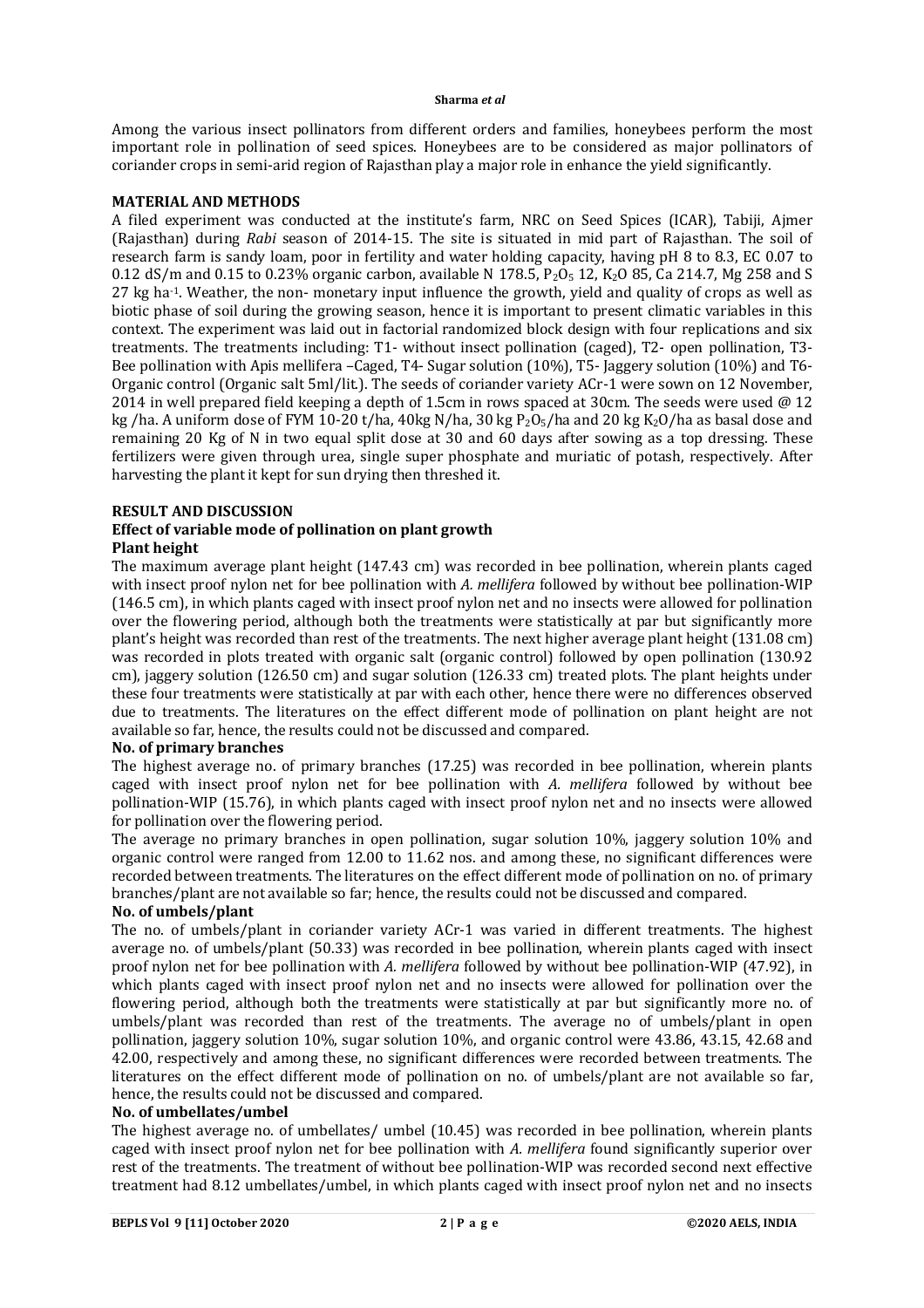#### **Sharma** *et al*

were allowed for pollination over the flowering period. The average no of umbellates/umbel in open pollination, jaggery solution 10%, sugar solution 10%, and organic control were 7.05, 6.72, 6.41 and 6.40, respectively and among these, no significant differences were recorded between treatments. The literatures on the effect different mode of pollination on no. of umbellates/umbel are not available so far, hence, the results could not be discussed and compared.

# **Effect of different mode of pollination on yield attributes and yield**

## **No. of seeds/umbellate**

The maximum average no. of seeds/ umbellate (19.16) was recorded in bee pollination, which was significantly higher than without bee pollination-WIP (10.06 seeds/umbellate). The next higher average no. of seeds/umbellate (18.46) was recorded in plots treated with Jaggery solution followed by open pollination (15.2 seeds/umbellate), sugar solution (16.08 seeds/ umbellate) and organic salt for organic control (14.78 seeds/ umbellate). Chandrashekhar and Sattigi [2] reported positive impact of jaggery solution (10%) and sugar solution (10%) in increasing no. of seeds/pod in radish in UAS, Dharwad get support the present findings. Prasad *et al.* [9] also reported more number of seeds crop sprayed with jaggery solution (10%) followed by sugar solution (10%) in *Brassica* sp.

# **Test weight**

The highest average test weight (8.57g) was recorded in the treatment of bee pollination, wherein plants caged with insect proof nylon net for bee pollination with *A. mellifera* and which was significantly higher than the treatment of without insect pollination-WIP, wherein test weight was 7.92g. The test weight of coriander variety ACr-1 in other treatments *i.e.* open pollination, jaggery solution 10%, organic control and sugar solution 10% were 8.45, 8.43, 8.29 had 8.25g, respectively. Chandrashekhar and Sattigi [2] also reported the positive impact of jaggery solution (10%) and sugar solution (10%) in increasing test weight in radish to get support the present findings.

#### **Grain yield**

The highest yield (2176.2 kg/ha) was obtained from the plots caged with *A. mellifera* colony for bee pollination and which was significantly superior over rest of the treatments. Whereas, the lowest yield of 905.3 kg/ha was recorded in without insect pollination-WIP plots with no input of flower visitors.

The next highest yield of 2025 kg/ha was achieved from open plots treated with jaggery solution followed by 1982.5 kg/ha from plots treated with sugar solution, 1965 kg/ha from plots exposed to natural pollination, which was considered as open pollination, and 1936.5 kg/ha from the plots treated with organic salt. The yields obtained from these four treatments (mode of pollination) were being statistically at par with each other. Choudhary and Singh [3] also recorded the similar results in coriander get support to the present findings. Dhakal [4] reported that bee pollination improves the yield and quality of crops, such as fruits, vegetable seeds, spices, oilseeds and forage crops.

The yield increased in bee pollination plot caged with insect proof nylon net and applied one four framed *A. mellifera* colony 140.3%, 123.7% in Jaggery solution, 118.9% sugar solution and 117.05% yield of without insect pollination, 10.7% yield increased in bee pollination (caged with *A. mellifera*) and 3.1% yield increased in Jaggery solution treated plots. Choudhary and Singh [3] reported 122.2% higher yield in bee pollination (Caged with *A. mellifera*) as compared with without insect pollination-WIP. Kumar and Jaiswal [6] recorded higher seed yield (96.55%) and germination percentage (79.75%) of coriander due to insect pollination. Chandrashekhar and Sattigi [2] also reported the positive impact of jaggery solution (10%) and sugar solution (10%) in increasing the yield of radish to get support the present findings.

| Table 1. Effect of variable mode of pollination on plant growth and yield attribute |  |  |  |
|-------------------------------------------------------------------------------------|--|--|--|
|-------------------------------------------------------------------------------------|--|--|--|

| <b>Treatment</b>                  | Plant<br>height<br>$\text{cm}$ | No. of<br>primary<br><b>branches</b> | No. of<br>umbels/<br>plant | ັ<br>No. of<br>umbellate/<br>umbel | No. of seeds/<br>umbellate | <b>Test</b><br>weight (g) |
|-----------------------------------|--------------------------------|--------------------------------------|----------------------------|------------------------------------|----------------------------|---------------------------|
| <b>WIP</b>                        | 146.5                          | 15.96                                | 47.92                      | 8.12                               | 10.06                      | 7.92                      |
| 0P                                | 130.92                         | 12.00                                | 43.86                      | 7.05                               | 15.2                       | 8.45                      |
| <b>BP</b> (Caged)                 | 147.43                         | 17.25                                | 50.33                      | 10.45                              | 19.16                      | 8.57                      |
| <b>Sugar Solution</b><br>$(10\%)$ | 126.33                         | 11.62                                | 42.00                      | 6.40                               | 16.08                      | 8.25                      |
| Jaggery solution<br>(10%)         | 126.50                         | 11.75                                | 43.15                      | 6.41                               | 18.46                      | 8.43                      |
| Organic control                   | 131.08                         | 11.83                                | 42.68                      | 6.72                               | 14.78                      | 8.29                      |
| Overall mean                      | 135.13                         | 13.40                                | 44.98                      | 7.53                               | 15.62                      | 8.32                      |
| $CD (p=0.05)$                     | 5.60                           | 3.61                                 | 3.88                       | 1.55                               | 2.57                       | 0.32                      |